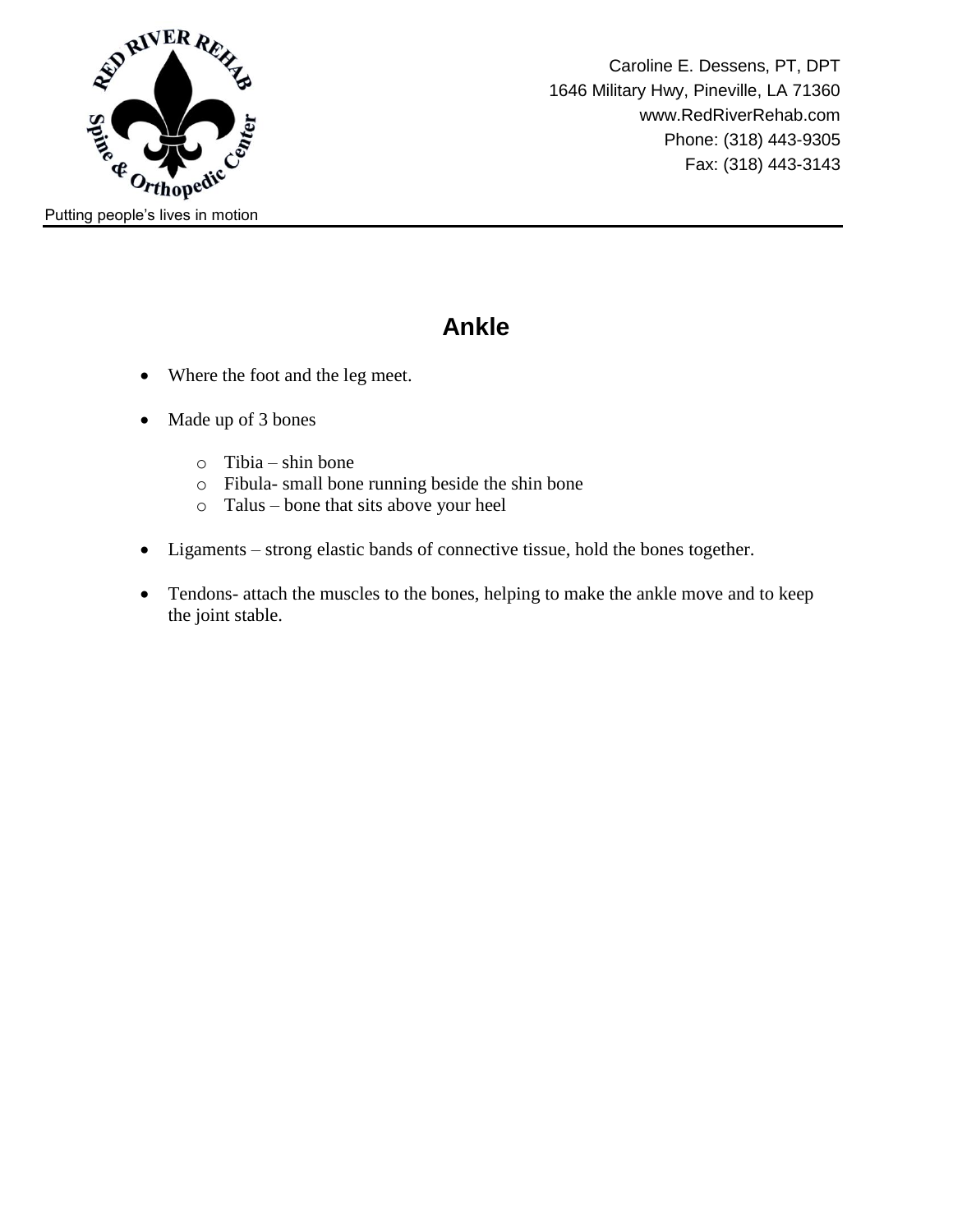

Caroline E. Dessens, PT, DPT 1646 Military Hwy, Pineville, LA 71360 www.RedRiverRehab.com Phone: (318) 443-9305 Fax: (318) 443-3143

## **Ankle sprain/strain**

- Injury that occurs when you roll, twist, or turn your ankle beyond its normal range of motion, causing a stretch or tear to the ligaments (sprain) or tendons (strain) that help to hold your ankle bones together.
- Signs and Symptoms:
	- o Pain when you bear weight on the affected foot
	- o Tenderness to touch
	- o Swelling
	- o Bruising
	- o Restricted range of motion
	- o Instability
	- o Popping sound at the time of injury

#### **Treatment**

- Once diagnosed by your doctor, through testing and imaging, they will discuss possible treatment plans.
	- o Rest, Ice, Compression, Elevation
	- o Bracing
	- o Assistive walking device boot, crutches, etc.
	- o Physical Therapy

### **Physical Therapy**

The PT will perform an initial evaluation to test your range of motion, strength, and pain level. The physical therapist will develop a plan of care and establish goals to assist you in:

- Improving range of motion and flexibility
- Increasing strength
- Decreasing pain
- Learning proper body mechanics and techniques to prevent re-injury
- Return to function and physical activities without limitations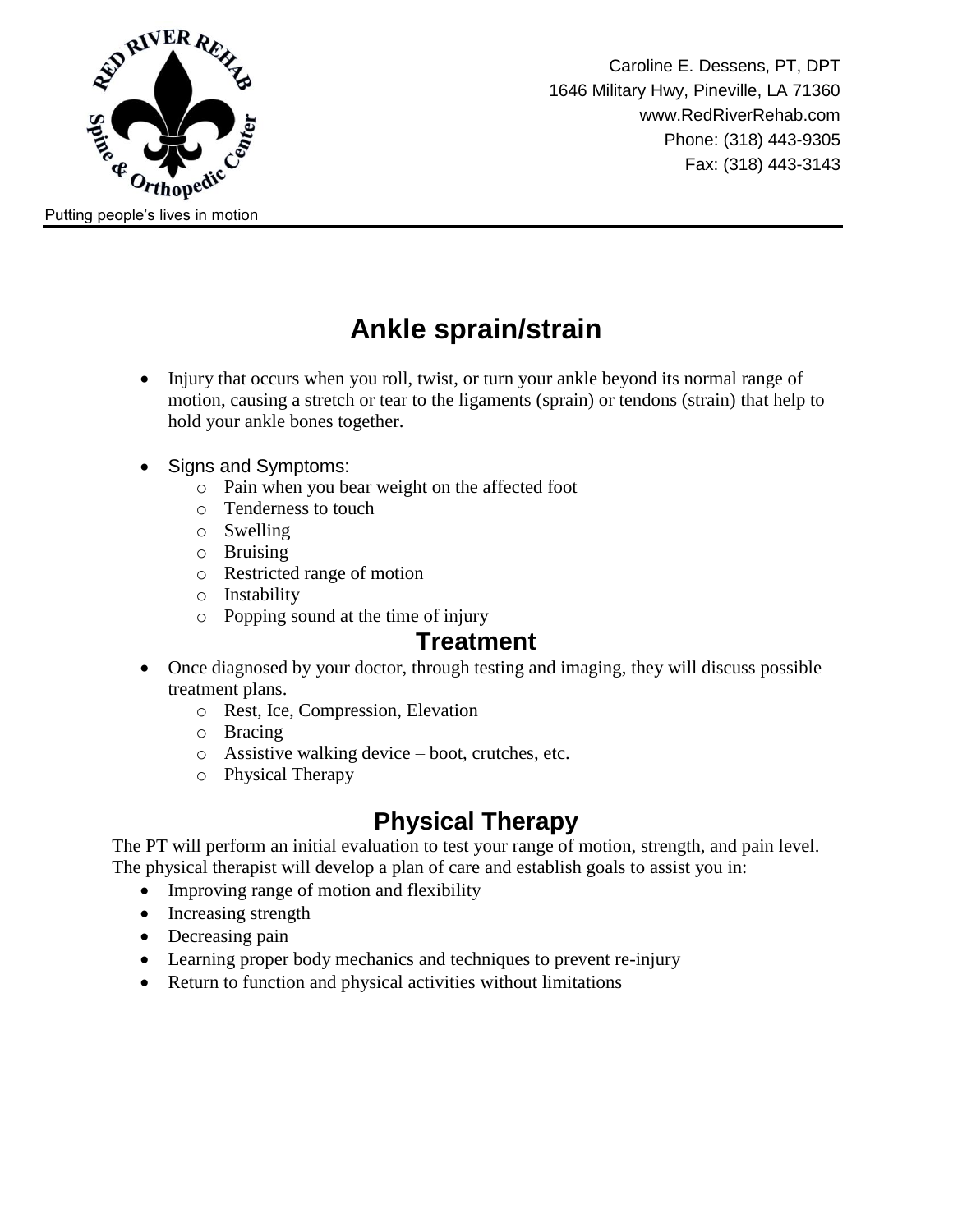

### **Plantar Fasciitis**

- Inflammation of a thick band of tissue that runs across the bottom of your foot, connecting your heel bone to your toes.
- This bowstring shaped, connective tissue, supports the arch of your foot and absorbs shock when you walk
- $\triangle$  It is important to note that Plantar Fasciitis is not a "stand-alone" issue. Plantar Fasciitis occurs due to an underlying cause. To treat and relieve the inflammation, you must find its source and correct the underlying cause to heal the inflammatory response and prevent further damage.
- Common Causes:
	- o Improper footwear
	- o Certain types of exercise causing repetitive stress
	- o Foot mechanics flat foot, high arch
	- o The way you walk Gait pattern (toed in, toe out, on the sides of your feet?)
	- o Obesity
- $\div$  Ignoring the pain, may result in further problems including chronic heel pain, foot, knee, hip, or back problems.

## **Treatment**

- Once diagnosed by your doctor, through testing and imaging, they will discuss possible treatment plans.
	- o Rest and Ice
	- o Anti-inflammatory medications
	- o Steroid injection
	- o Physical Therapy